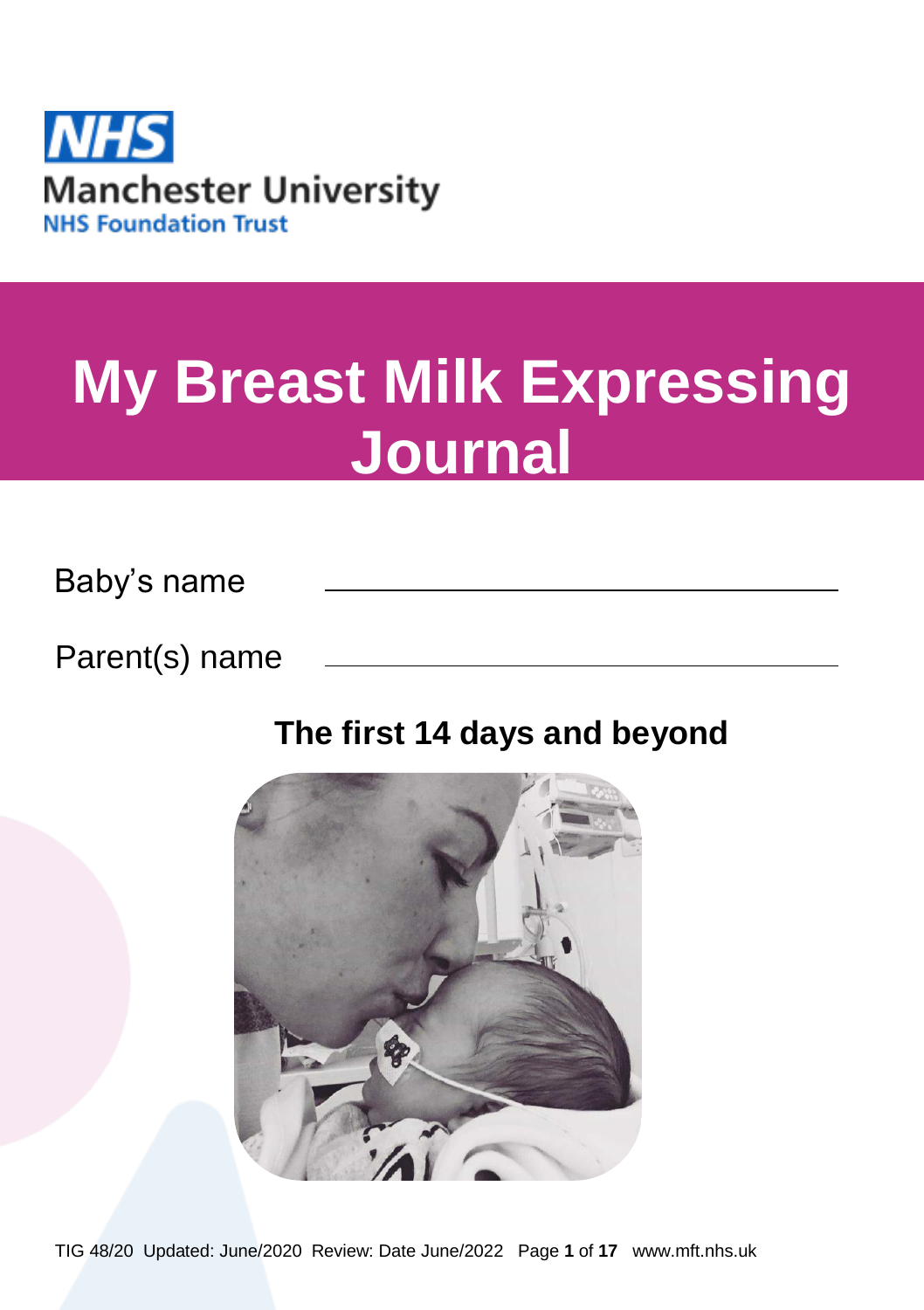This journal has been created to help get your expressing off to the best start. Use this in conjunction with the expressing information which can be found on the Newborn Service website.

[https://mft.nhs.uk/saint-marys/services/newborn-intensive](https://mft.nhs.uk/saint-marys/services/newborn-intensive-care-unit-nicu/)[care-unit-nicu/](https://mft.nhs.uk/saint-marys/services/newborn-intensive-care-unit-nicu/)

The website information provides some practical tips; this journal will also provide you with a record of how much milk you are producing. Sometimes it's difficult to express frequently, this journal will help you to see that frequent expressing really does help with your milk supply.

## **Why express?**

Breastmilk is especially important for premature and poorly babies because of the protection it offers.

Your baby might have been born early or be unwell. Expressing your breast milk means that your baby can still receive the benefits of your breast milk until they are ready to feed for themselves.

#### **Breast milk is especially important for premature and poorly babies due to the protection it offers. Try to think of it as a medicine that only you can provide.**

In the early days you may feel so overwhelmed with emotion and exhaustion that it's difficult to take in new information, let alone think about expressing breast milk, but starting to express early (ideally within 2 hours) and frequently can really make a difference.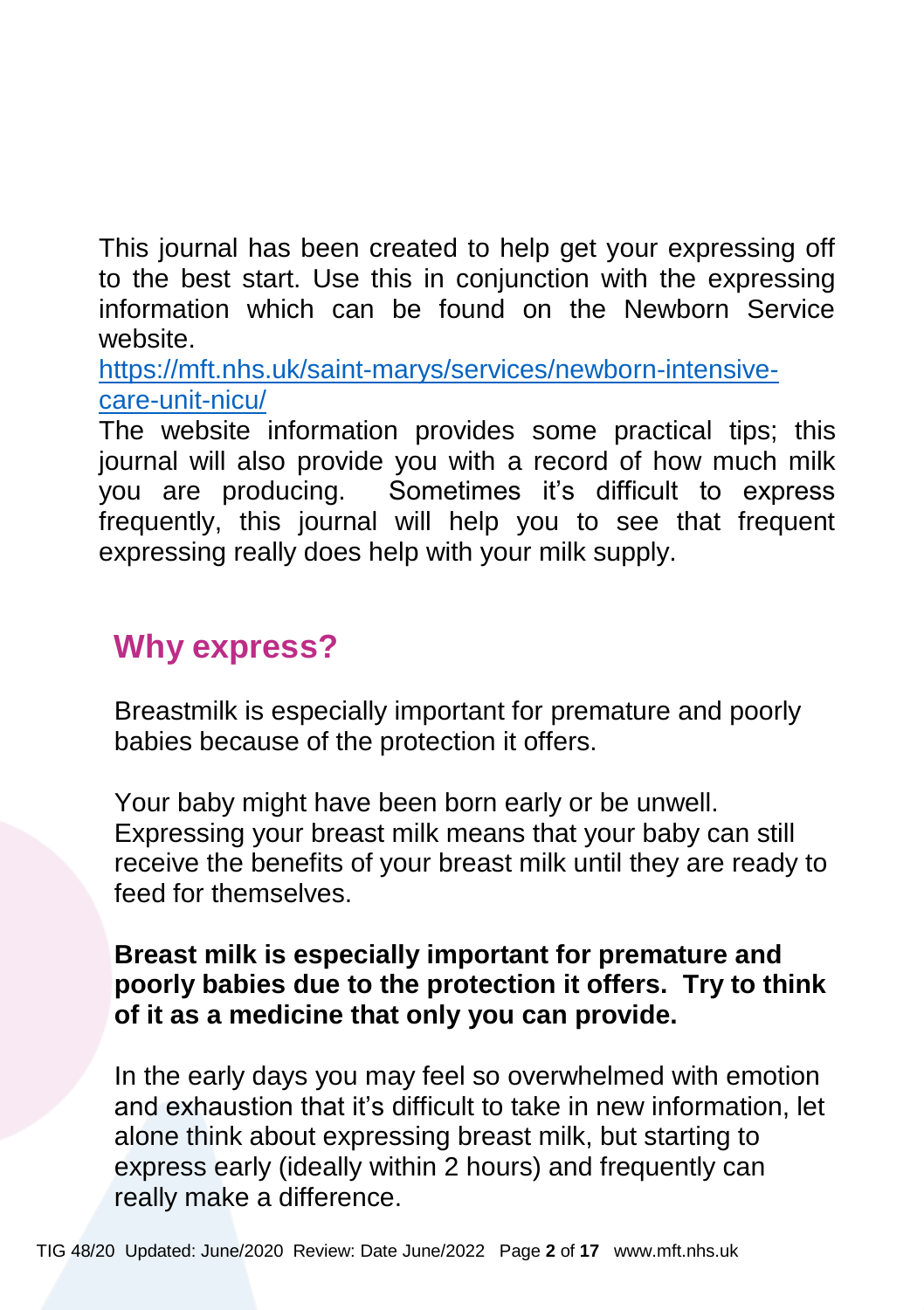## **How much milk will I get?**

In the first few days you would normally expect to get **a few drops** each time you express but remember this is perfectly



normal and every drop is really important for your baby. This amount will gradually increase to about a teaspoonful at each expression over the next few days. Then at around day 3 or 4 you may notice that your breasts feel fuller and your quantity of milk will increase as your milk changes from the thicker, yellow colostrum to paler looking breast milk.

Your breast milk is designed to match your baby's stomach. Starting off smaller and increasing as the days pass.

## Size of a newborn's stomach



TIG 48/20 Updated: June/2020 Review: Date June/2022 Page **3** of **17** www.mft.nhs.uk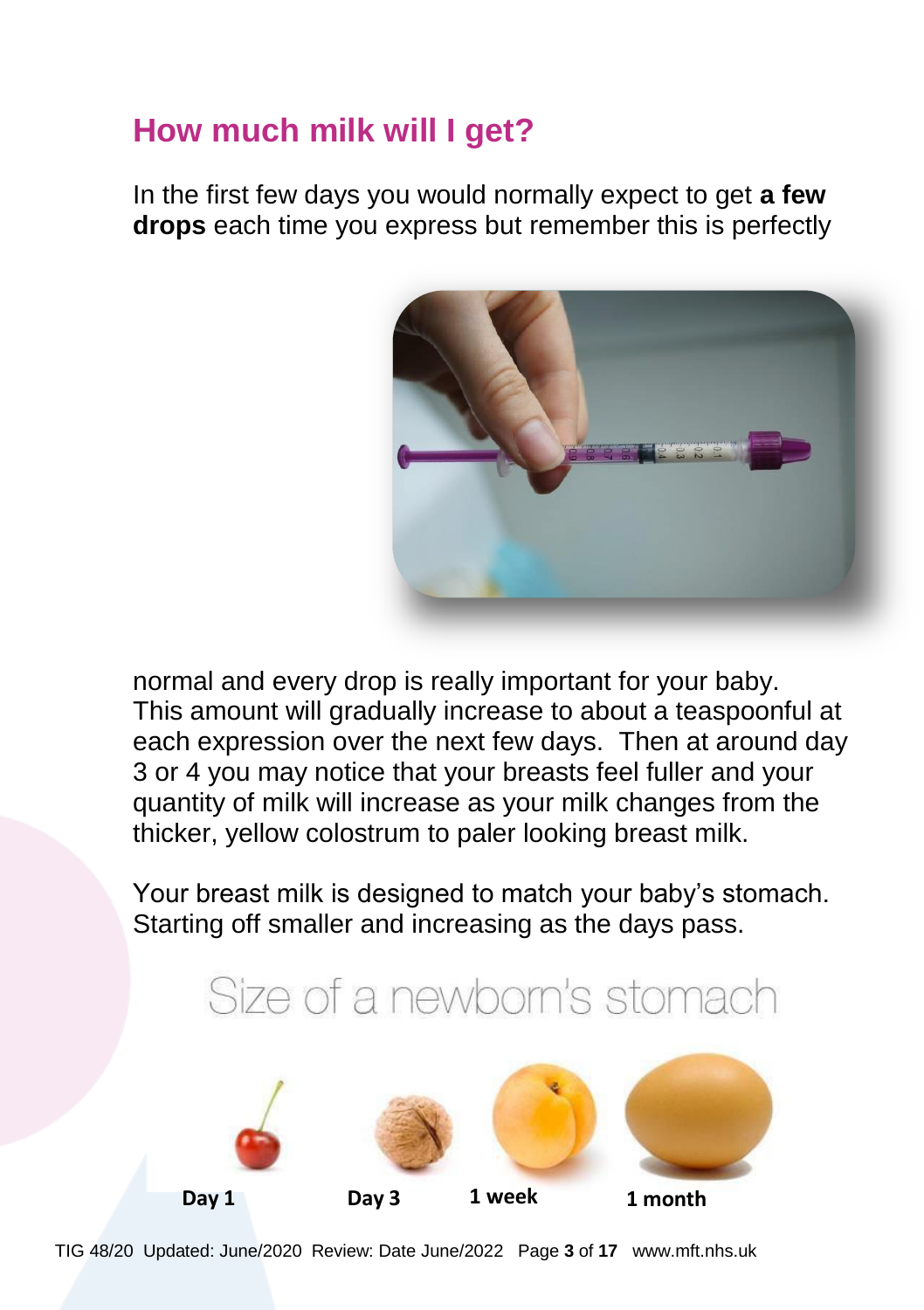We encourage you to express frequently because we know that a good milk supply at around 2 weeks after your baby is born usually means that you will continue to produce lots of milk (as much as 750mls a day by that stage). This probably sounds like a lot when you're only getting drips in the early days and it can feel like a lot of pressure to produce large amounts of milk but remember that **however much milk you produce, your baby will benefit.** 

## **Day 1**

| <b>Expression</b>                           | <b>Time</b> | <b>Volume</b> |
|---------------------------------------------|-------------|---------------|
| $\overline{1}$                              |             |               |
| $\overline{2}$                              |             |               |
| $\overline{3}$                              |             |               |
| $\overline{4}$                              |             |               |
| $\sqrt{5}$                                  |             |               |
| $\,6$                                       |             |               |
| $\overline{7}$                              |             |               |
| 8 (aim for <u>at least</u> this many times) |             |               |
| $\boldsymbol{9}$                            |             |               |
| 10                                          |             |               |
| 11                                          |             |               |
| 12                                          |             |               |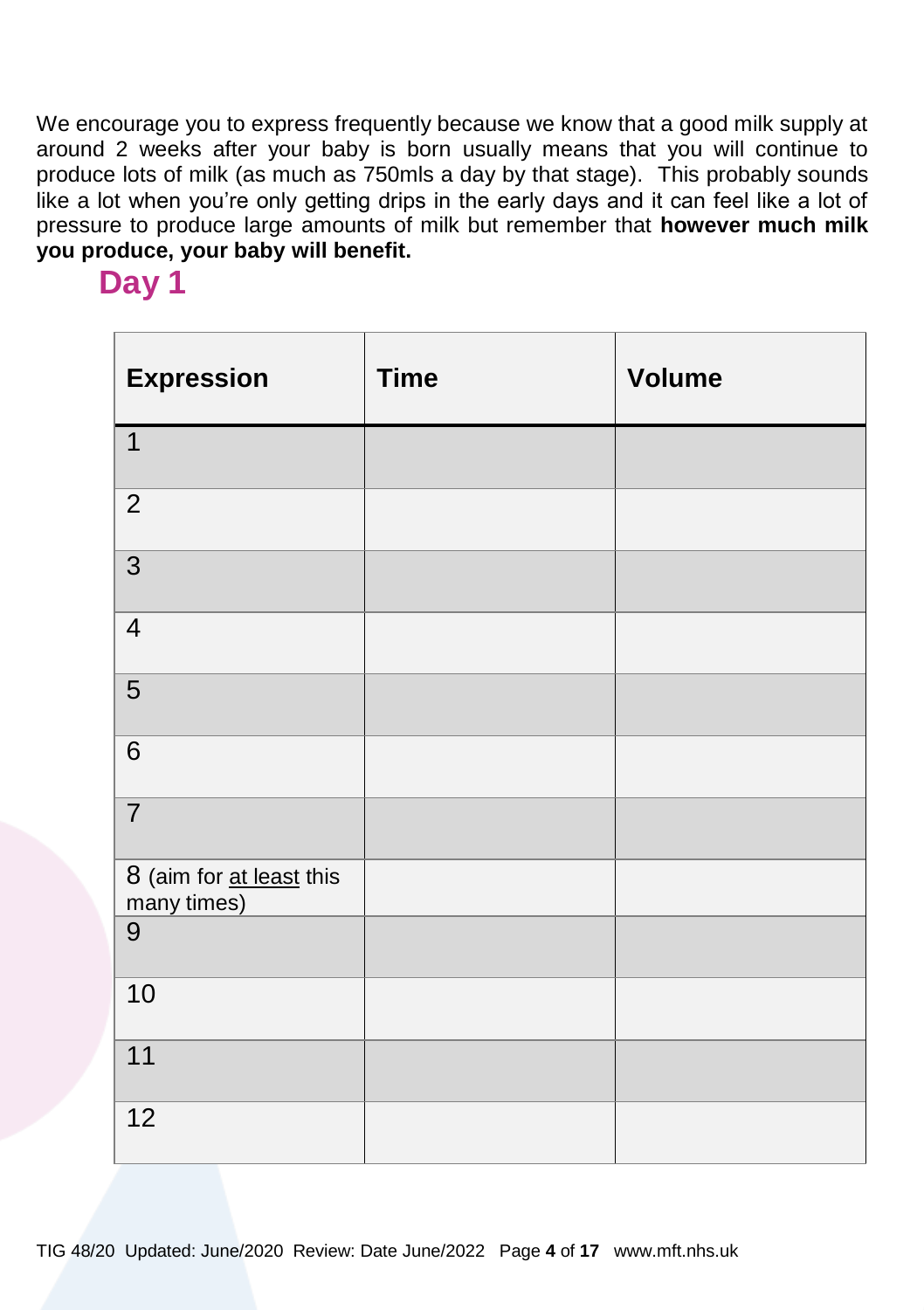#### **A few more drops**

Hand express for a couple of minutes before turning on the pump to help your milk flow.

| <b>Expression</b>                       | <b>Time</b> | <b>Volume</b> |
|-----------------------------------------|-------------|---------------|
| $\overline{1}$                          |             |               |
| $\overline{2}$                          |             |               |
| $\overline{3}$                          |             |               |
| $\overline{4}$                          |             |               |
| $\sqrt{5}$                              |             |               |
| $\,6$                                   |             |               |
| $\overline{7}$                          |             |               |
| 8 (aim for at least this<br>many times) |             |               |
| 9                                       |             |               |
| 10                                      |             |               |
| 11                                      |             |               |
| $\overline{12}$                         |             |               |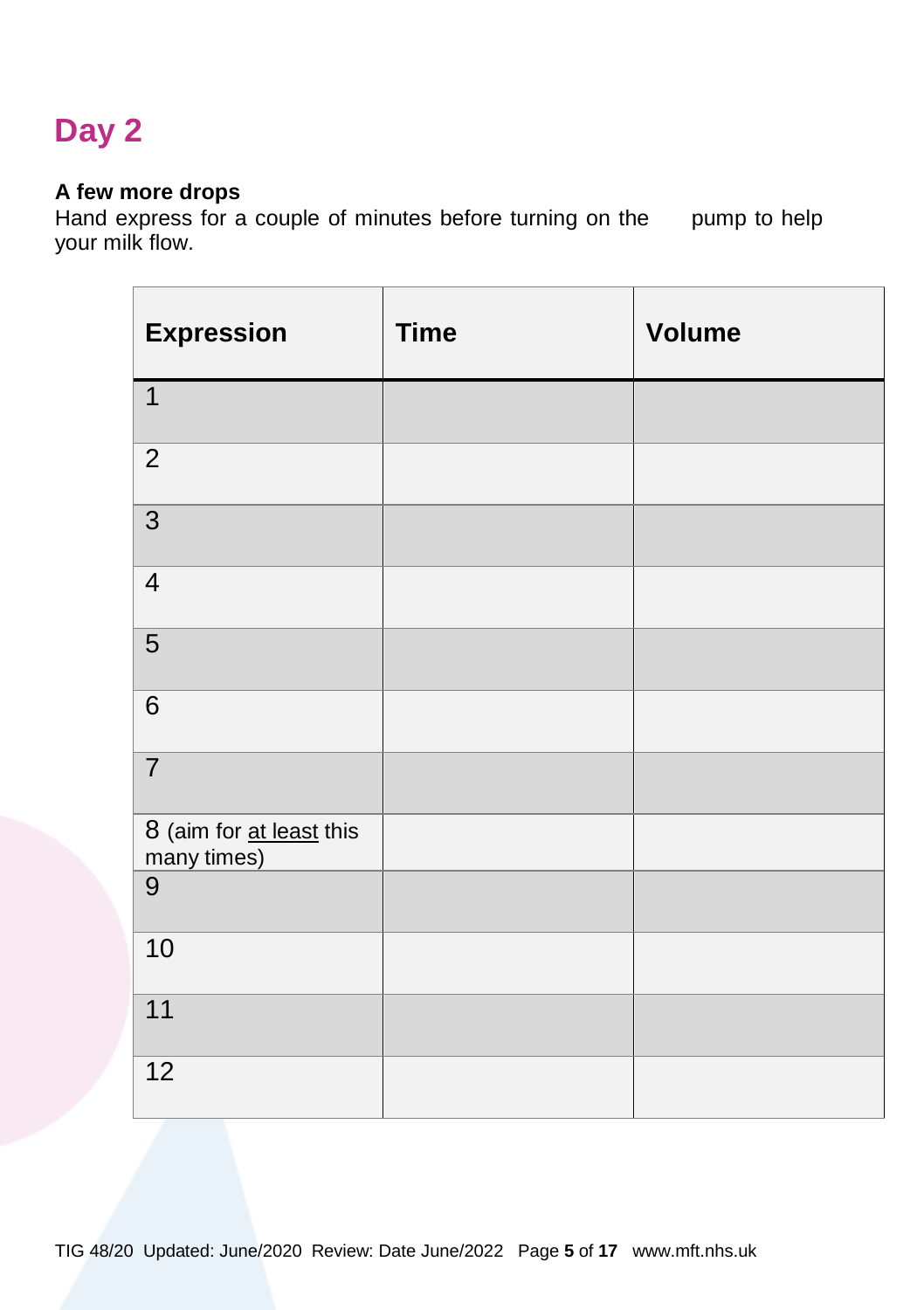#### **A bit more, about a teaspoon full**

| <b>Expression</b>                       | <b>Time</b> | <b>Volume</b> |
|-----------------------------------------|-------------|---------------|
| $\overline{1}$                          |             |               |
| $\overline{2}$                          |             |               |
| $\overline{3}$                          |             |               |
| $\overline{4}$                          |             |               |
| 5                                       |             |               |
| $\,6$                                   |             |               |
| $\overline{7}$                          |             |               |
| 8 (aim for at least this<br>many times) |             |               |
| 9                                       |             |               |
| 10                                      |             |               |
| 11                                      |             |               |
| 12                                      |             |               |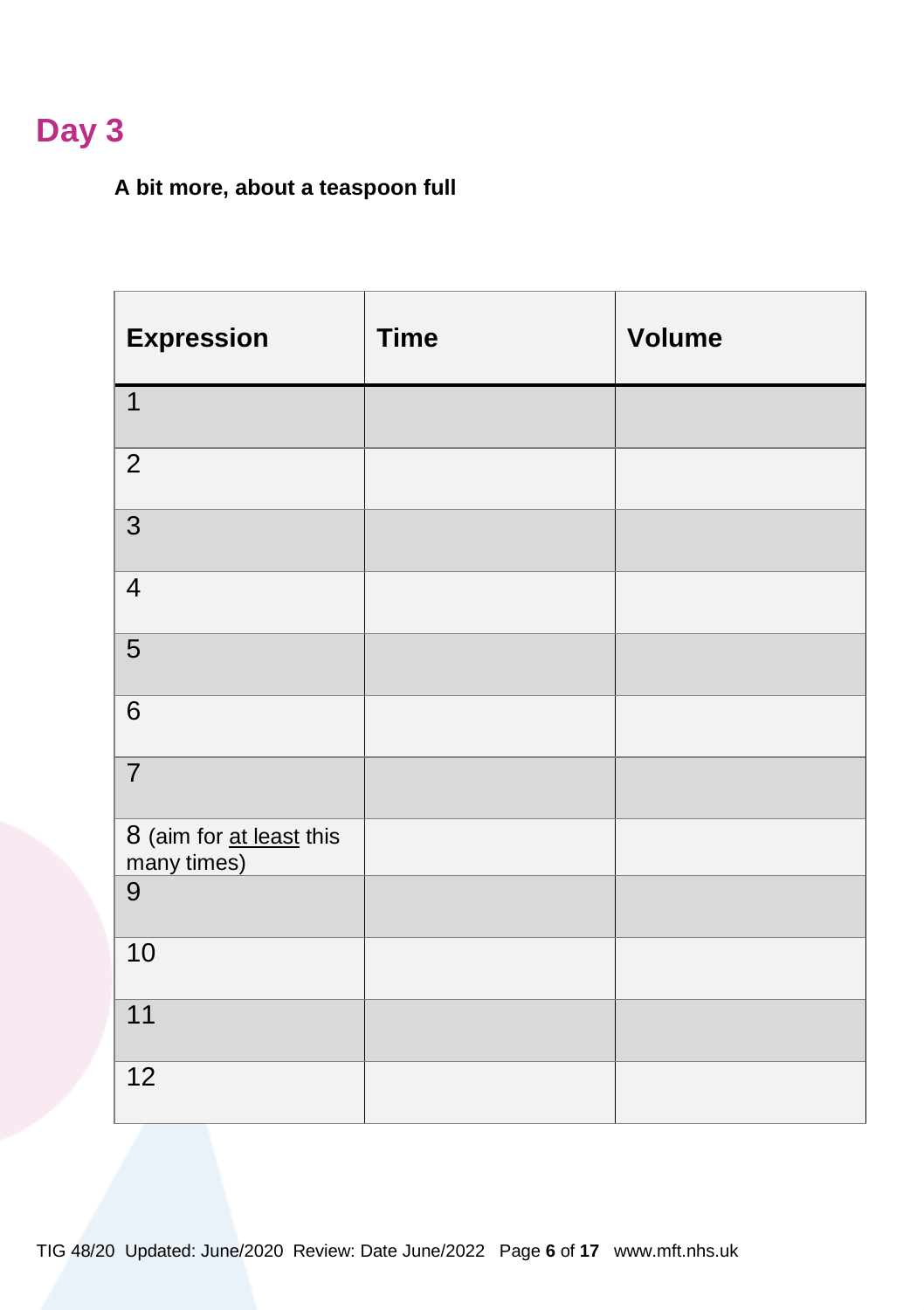## **Day 4 and 5**

**Well done for expressing so far! You may find getting into a routine with your expressing may help you manage your time and give you flexibility.** 

| <b>Expression</b>                       | <b>Time</b> | <b>Volume</b> |
|-----------------------------------------|-------------|---------------|
| $\mathbf{1}$                            |             |               |
| $\overline{2}$                          |             |               |
| 3                                       |             |               |
| $\overline{4}$                          |             |               |
| $\sqrt{5}$                              |             |               |
| $\,6$                                   |             |               |
| $\overline{7}$                          |             |               |
| 8 (aim for at least this<br>many times) |             |               |
| $\boldsymbol{9}$                        |             |               |
| 10                                      |             |               |
| 11                                      |             |               |
| $\overline{12}$                         |             |               |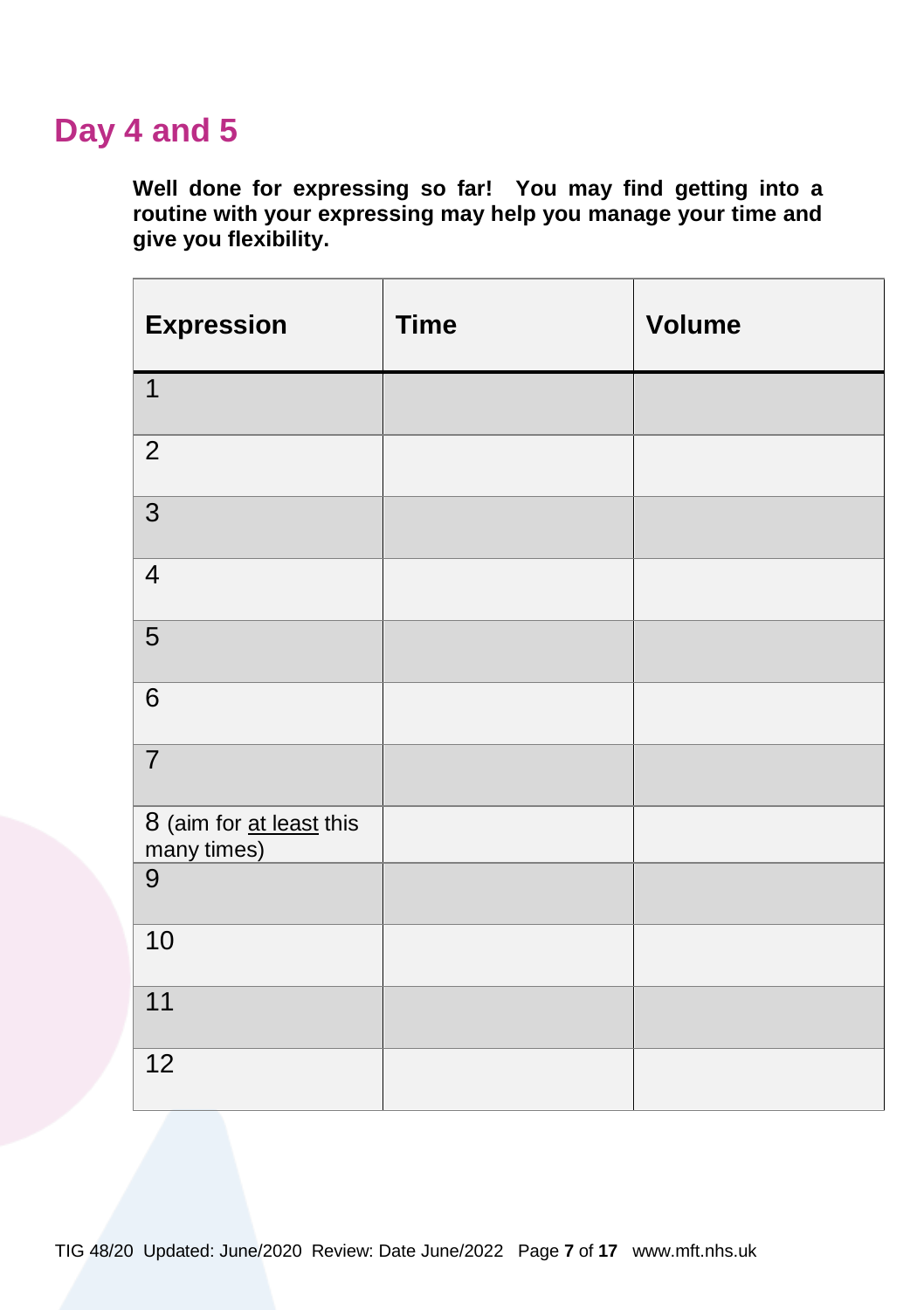**Your baby may already be feeding by breast or bottle. If your baby is too poorly or preterm to feed at this moment there's still lots you can do to support your baby until they are ready, just ask your Neonatal Nurse!** 

| <b>Expression</b>                           | <b>Time</b> | <b>Volume</b> |
|---------------------------------------------|-------------|---------------|
| $\overline{1}$                              |             |               |
| $\overline{2}$                              |             |               |
| $\overline{3}$                              |             |               |
| $\overline{4}$                              |             |               |
| $\overline{5}$                              |             |               |
| $\,6$                                       |             |               |
| $\overline{7}$                              |             |               |
| 8 (aim for <u>at least</u> this many times) |             |               |
| $\boldsymbol{9}$                            |             |               |
| 10                                          |             |               |
| 11                                          |             |               |
| 12                                          |             |               |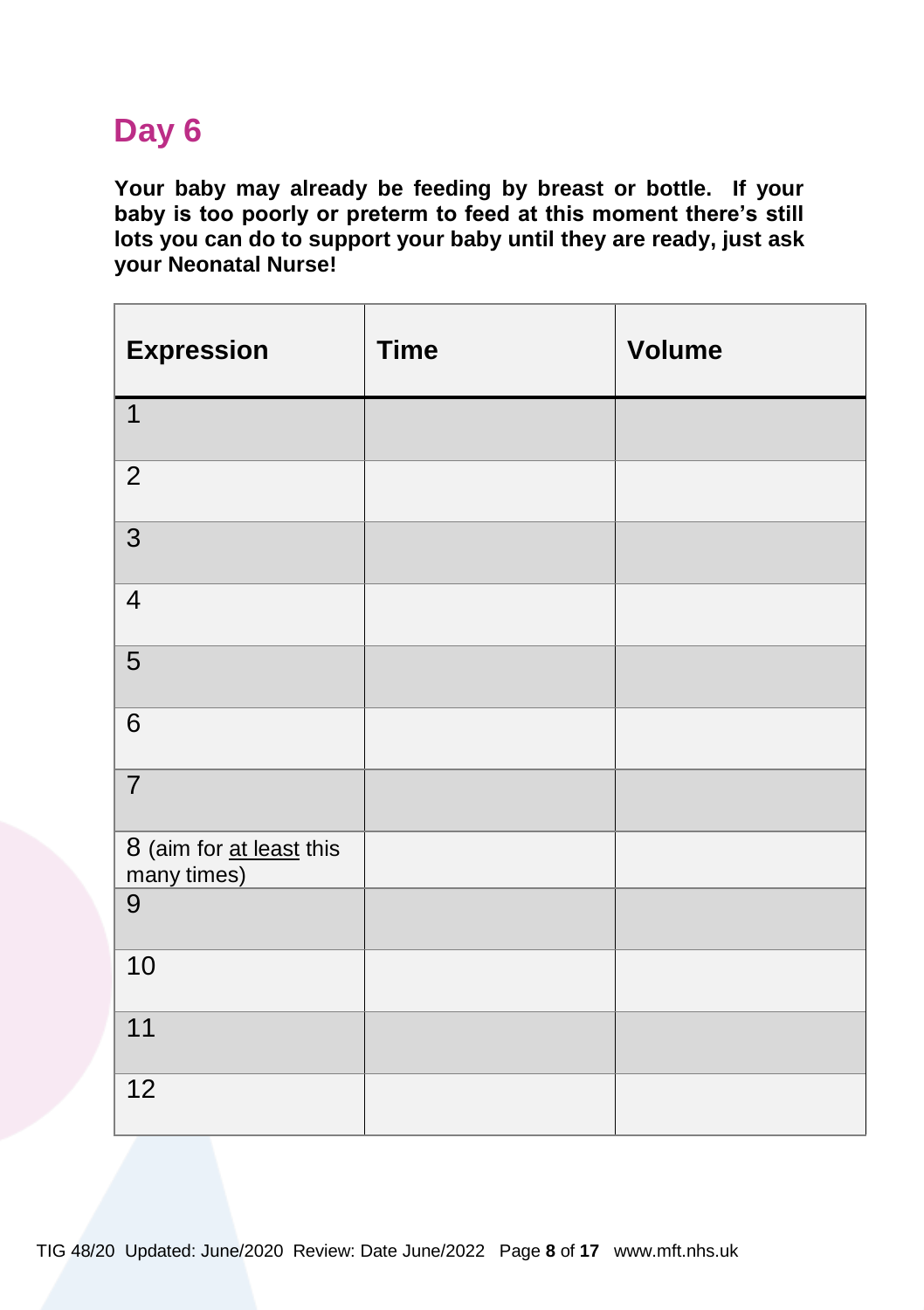**Amazing! You've been expressing a whole week! If your milk supply is not increasing there are plenty of ways we can help, check out our top tips page and speak to your Neonatal Nurse.** 

| <b>Expression</b>                       | <b>Time</b> | <b>Volume</b> |
|-----------------------------------------|-------------|---------------|
| $\mathbf 1$                             |             |               |
| $\overline{2}$                          |             |               |
| 3                                       |             |               |
| $\overline{4}$                          |             |               |
| $\sqrt{5}$                              |             |               |
| $\,6$                                   |             |               |
| $\overline{7}$                          |             |               |
| 8 (aim for at least this<br>many times) |             |               |
| $\boldsymbol{9}$                        |             |               |
| 10                                      |             |               |
| 11                                      |             |               |
| 12                                      |             |               |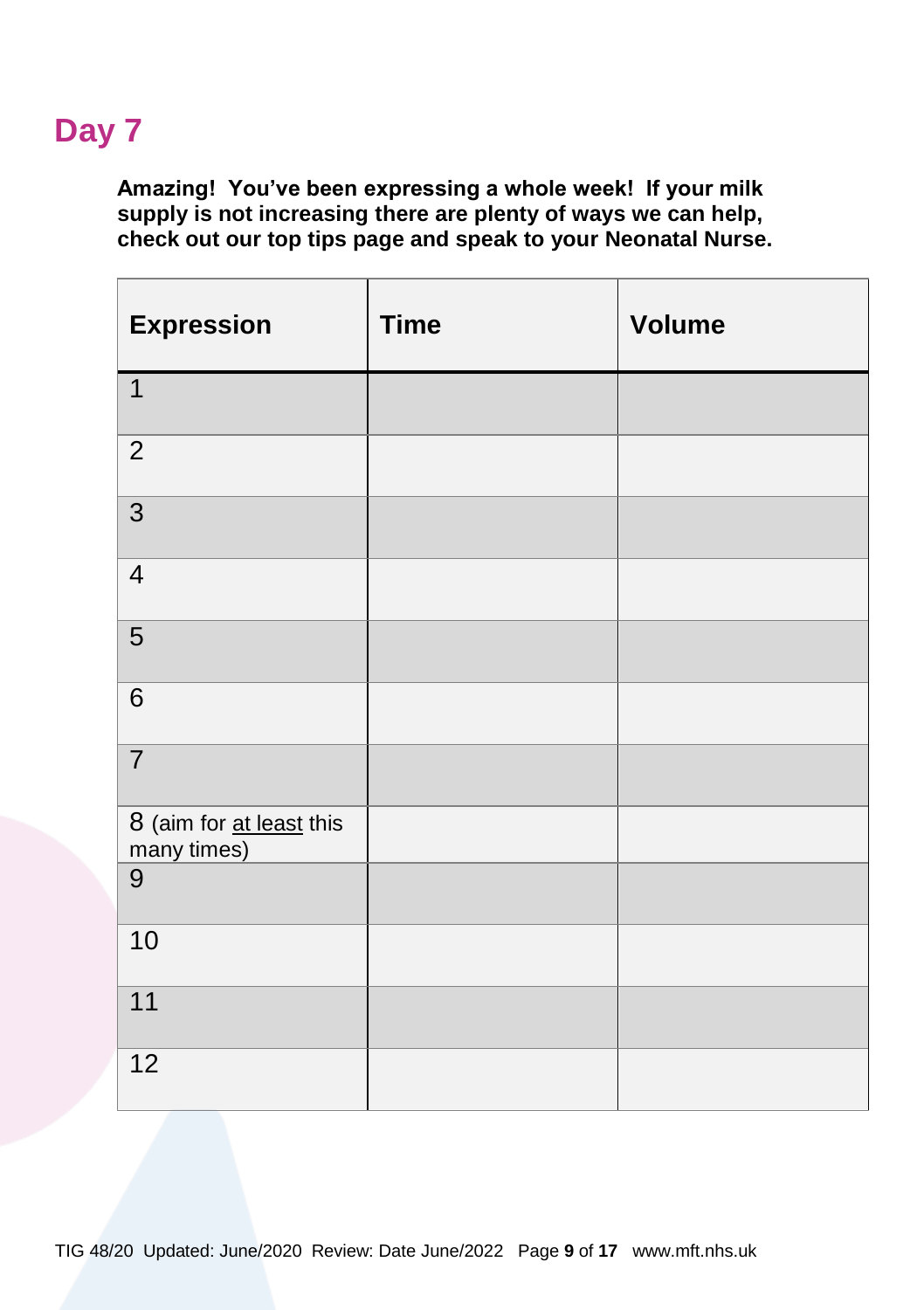## **Day 8 and 9**

**Your breast milk is tailor made for your baby and changes from feed to feed, adapting to the needs of your baby as they grow.** 

| <b>Expression</b>                       | <b>Time</b> | <b>Volume</b> |
|-----------------------------------------|-------------|---------------|
| $\mathbf 1$                             |             |               |
| $\overline{2}$                          |             |               |
| $\overline{3}$                          |             |               |
| $\overline{4}$                          |             |               |
| $\sqrt{5}$                              |             |               |
| $\,6$                                   |             |               |
| $\overline{7}$                          |             |               |
| 8 (aim for at least this<br>many times) |             |               |
| $\boldsymbol{9}$                        |             |               |
| 10                                      |             |               |
| 11                                      |             |               |
| $\overline{12}$                         |             |               |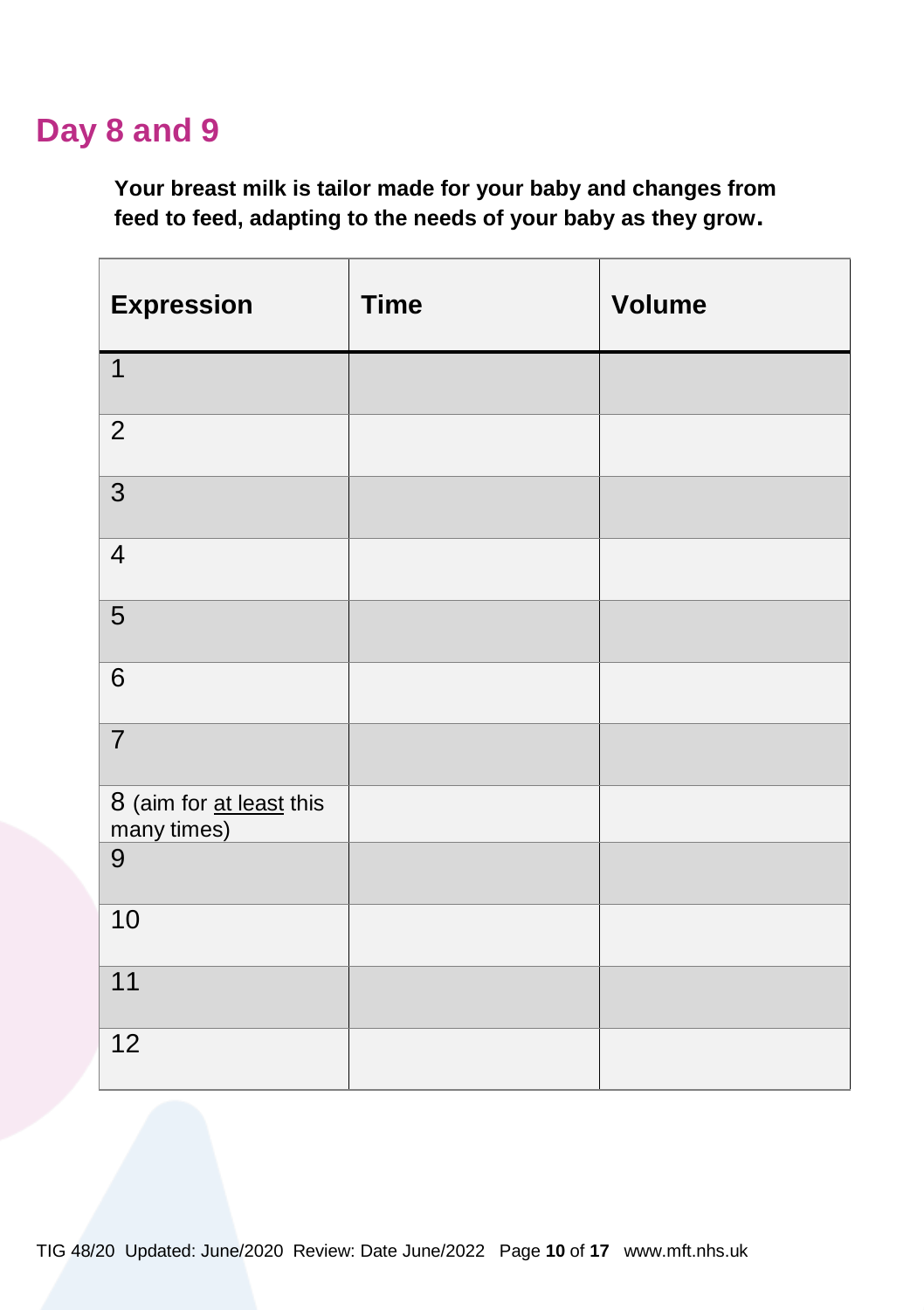| <b>Expression</b>                       | <b>Time</b> | <b>Volume</b> |
|-----------------------------------------|-------------|---------------|
| $\overline{1}$                          |             |               |
| $\overline{2}$                          |             |               |
| $\overline{3}$                          |             |               |
| $\overline{4}$                          |             |               |
| $\sqrt{5}$                              |             |               |
| $\,6$                                   |             |               |
| $\overline{7}$                          |             |               |
| 8 (aim for at least this<br>many times) |             |               |
| $\boldsymbol{9}$                        |             |               |
| 10                                      |             |               |
| 11                                      |             |               |
| $\overline{12}$                         |             |               |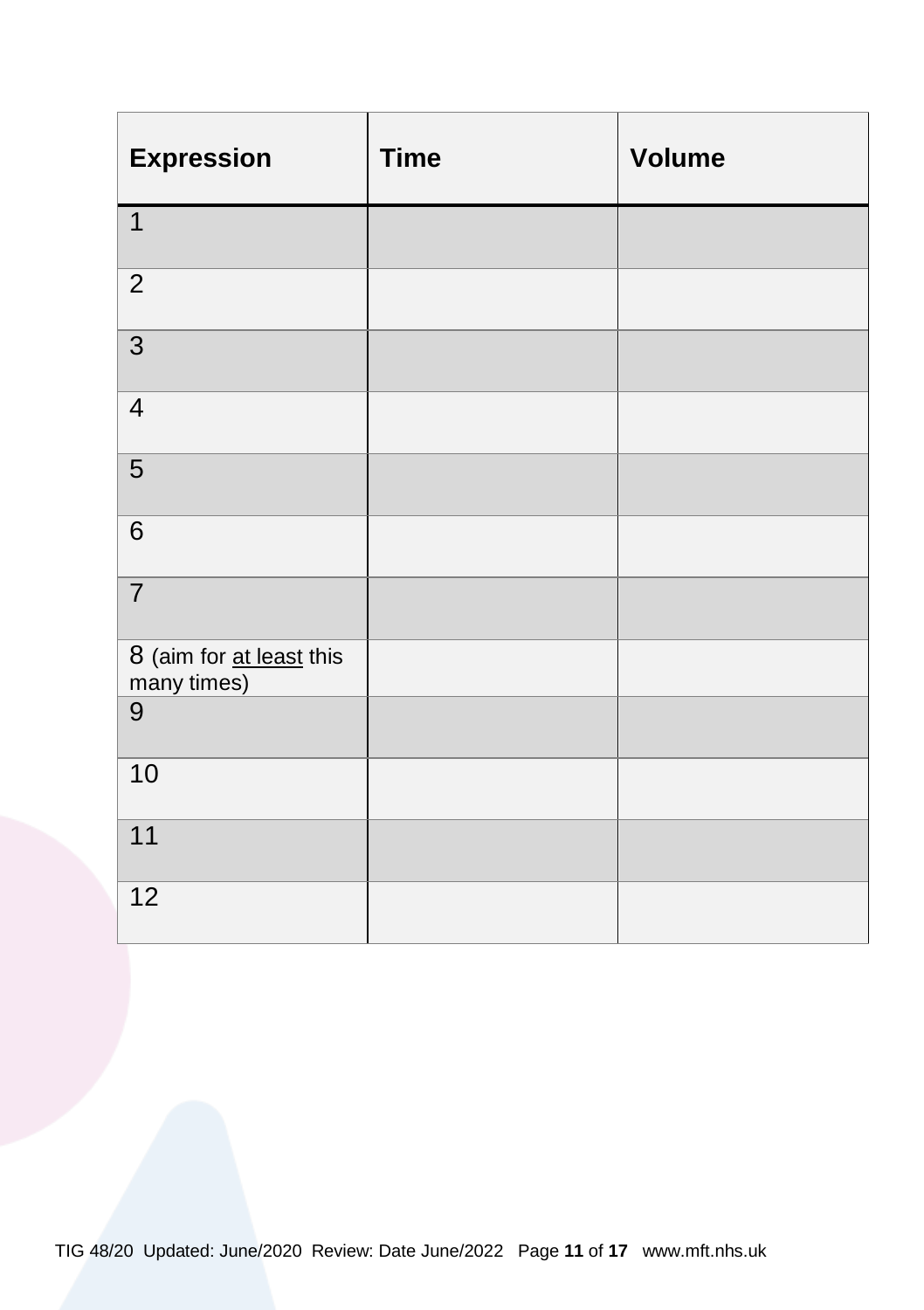## **Day 10 and 11**

**Some mums find it very easy to express milk and they produce more than their baby requires, others need more time and may produce just enough to feed their babies. It can be very timeconsuming to express but it does not mean that you will find breastfeeding equally difficult. After all, nature has equipped babies with a very efficient system of getting milk from the breast!** 

| <b>Expression</b>                           | <b>Time</b> | <b>Volume</b> |
|---------------------------------------------|-------------|---------------|
| $\mathbf{1}$                                |             |               |
| $\overline{2}$                              |             |               |
| $\overline{3}$                              |             |               |
| $\overline{4}$                              |             |               |
| 5                                           |             |               |
| 6                                           |             |               |
| $\overline{7}$                              |             |               |
| 8 (aim for <u>at least</u> this many times) |             |               |
| $\boldsymbol{9}$                            |             |               |
| 10                                          |             |               |
| 11                                          |             |               |
| 12                                          |             |               |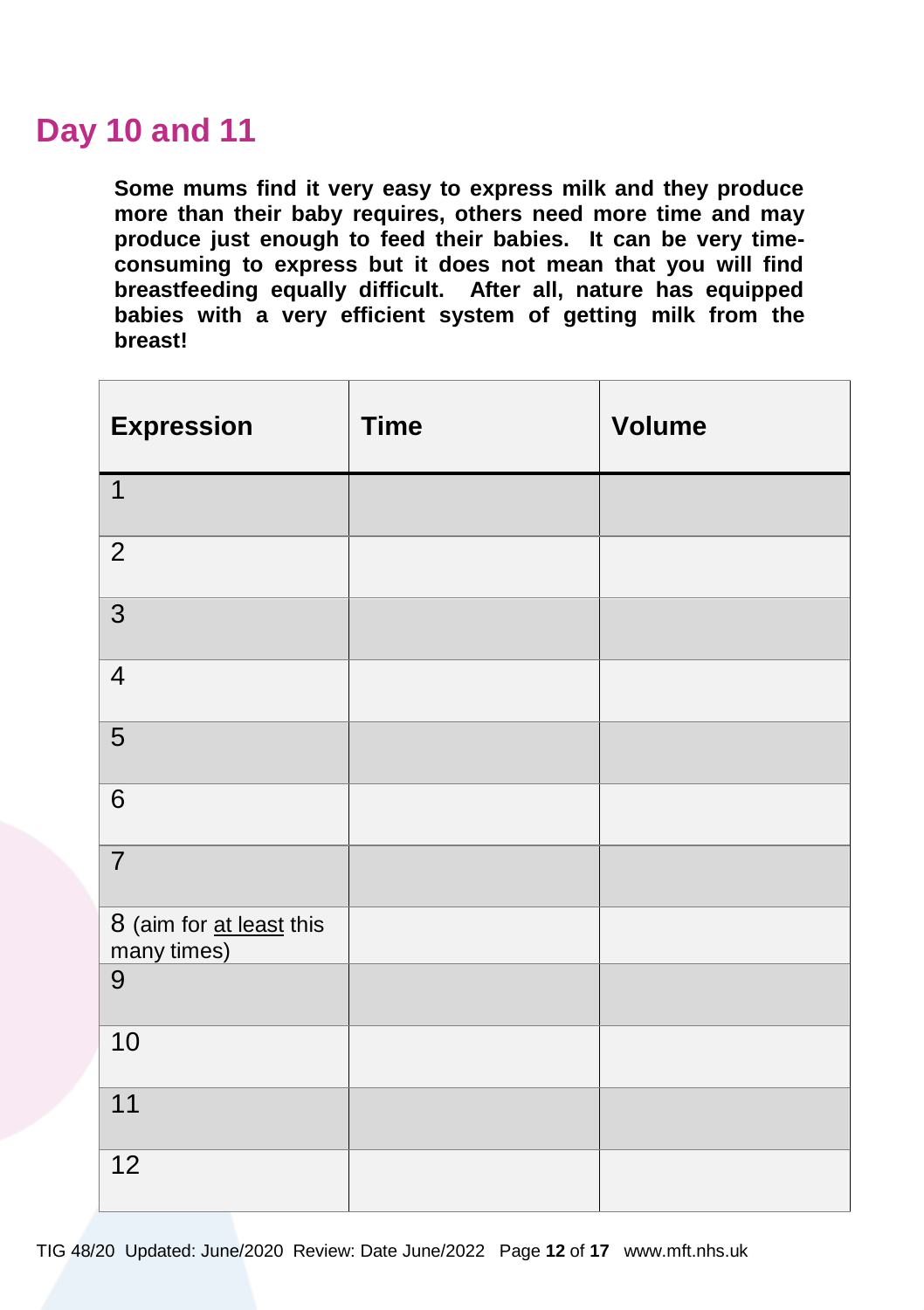| <b>Expression</b>                       | <b>Time</b> | <b>Volume</b> |
|-----------------------------------------|-------------|---------------|
| $\overline{1}$                          |             |               |
| $\overline{2}$                          |             |               |
| $\overline{3}$                          |             |               |
| $\overline{4}$                          |             |               |
| $\sqrt{5}$                              |             |               |
| $\,6$                                   |             |               |
| $\overline{7}$                          |             |               |
| 8 (aim for at least this<br>many times) |             |               |
| $\boldsymbol{9}$                        |             |               |
| 10                                      |             |               |
| 11                                      |             |               |
| $\overline{12}$                         |             |               |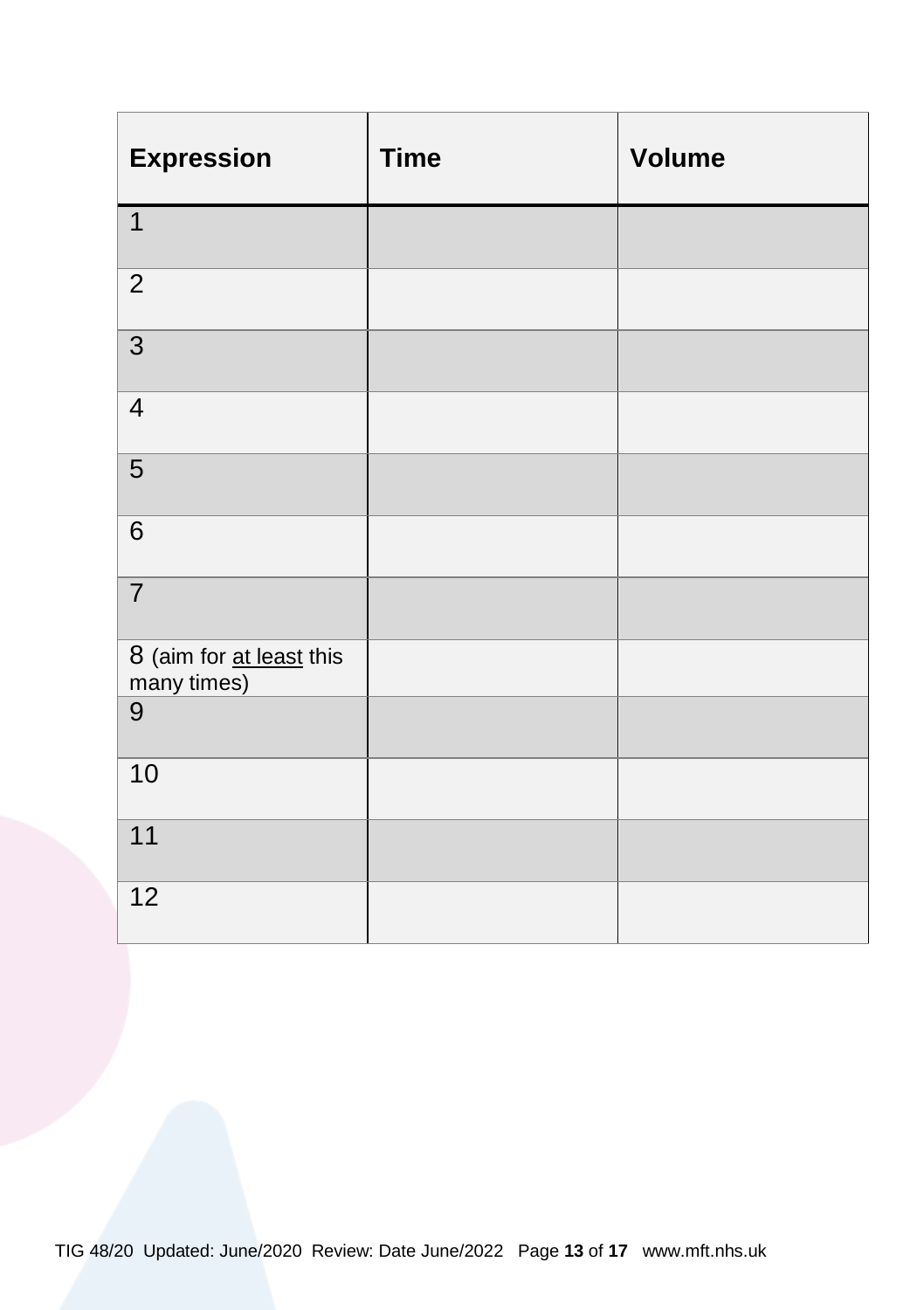## **Day 12 and 13**

#### **Well done, you are doing great!**

| <b>Expression</b>                       | <b>Time</b> | <b>Volume</b> |
|-----------------------------------------|-------------|---------------|
| $\overline{1}$                          |             |               |
| $\overline{2}$                          |             |               |
| $\overline{3}$                          |             |               |
| $\overline{4}$                          |             |               |
| $\sqrt{5}$                              |             |               |
| $\,6$                                   |             |               |
| $\overline{7}$                          |             |               |
| 8 (aim for at least this<br>many times) |             |               |
| $\boldsymbol{9}$                        |             |               |
| 10                                      |             |               |
| 11                                      |             |               |
| 12                                      |             |               |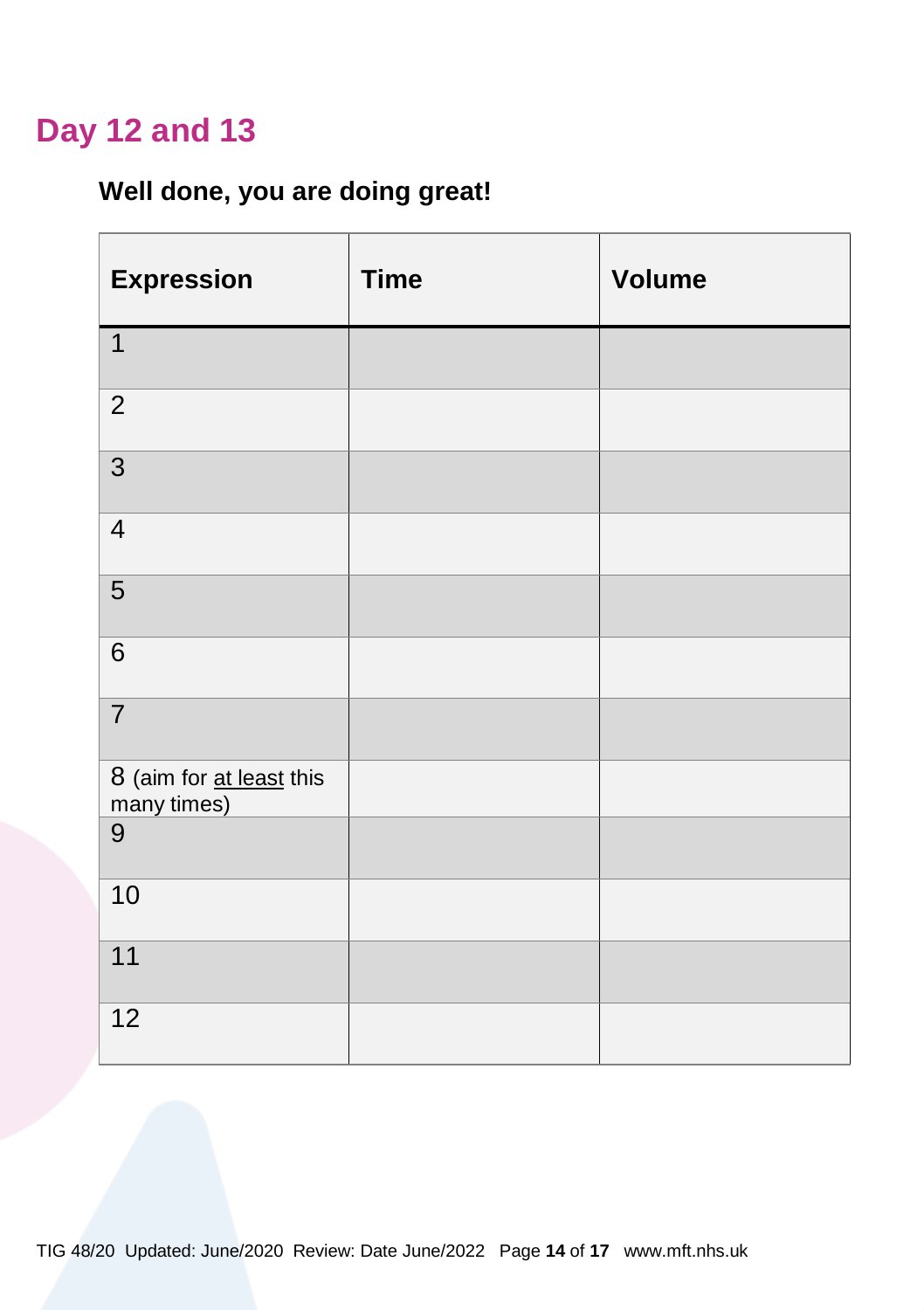| <b>Expression</b>                       | <b>Time</b> | <b>Volume</b> |
|-----------------------------------------|-------------|---------------|
| $\overline{1}$                          |             |               |
| $\overline{2}$                          |             |               |
| $\overline{3}$                          |             |               |
| $\overline{4}$                          |             |               |
| $\sqrt{5}$                              |             |               |
| $\,6$                                   |             |               |
| $\overline{7}$                          |             |               |
| 8 (aim for at least this<br>many times) |             |               |
| $\boldsymbol{9}$                        |             |               |
| 10                                      |             |               |
| 11                                      |             |               |
| $\overline{12}$                         |             |               |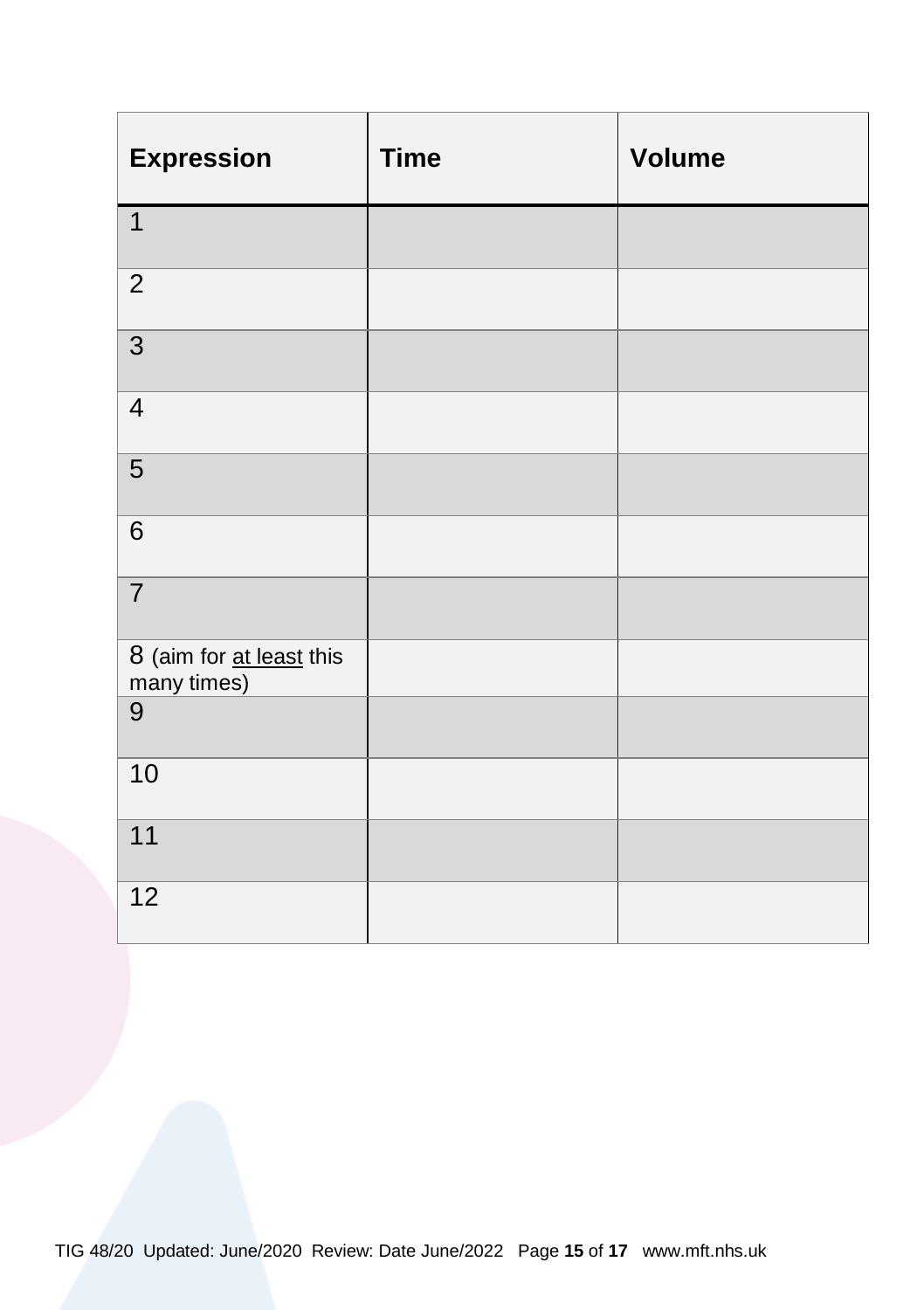**Two whole weeks… well done! All your hard work has helped set your body up to make breast milk for your baby long term. Don't worry if you're not making as much milk as you thought you would, have a chat with your Neonatal Nurse to see how we can help.** 

| <b>Expression</b>                           | <b>Time</b> | <b>Volume</b> |
|---------------------------------------------|-------------|---------------|
| $\mathbf{1}$                                |             |               |
| $\overline{2}$                              |             |               |
| $\overline{3}$                              |             |               |
| $\overline{4}$                              |             |               |
| 5                                           |             |               |
| 6                                           |             |               |
| $\overline{7}$                              |             |               |
| 8 (aim for <u>at least</u> this many times) |             |               |
| $\boldsymbol{9}$                            |             |               |
| 10                                          |             |               |
| 11                                          |             |               |
| 12                                          |             |               |

This journal has been produced with kind support from Bradford Teaching Hospitals.

TIG 48/20 Updated: June/2020 Review: Date June/2022 Page **16** of **17** www.mft.nhs.uk With thanks to families and staff at NICU, St Mary's Hospital for their pictures